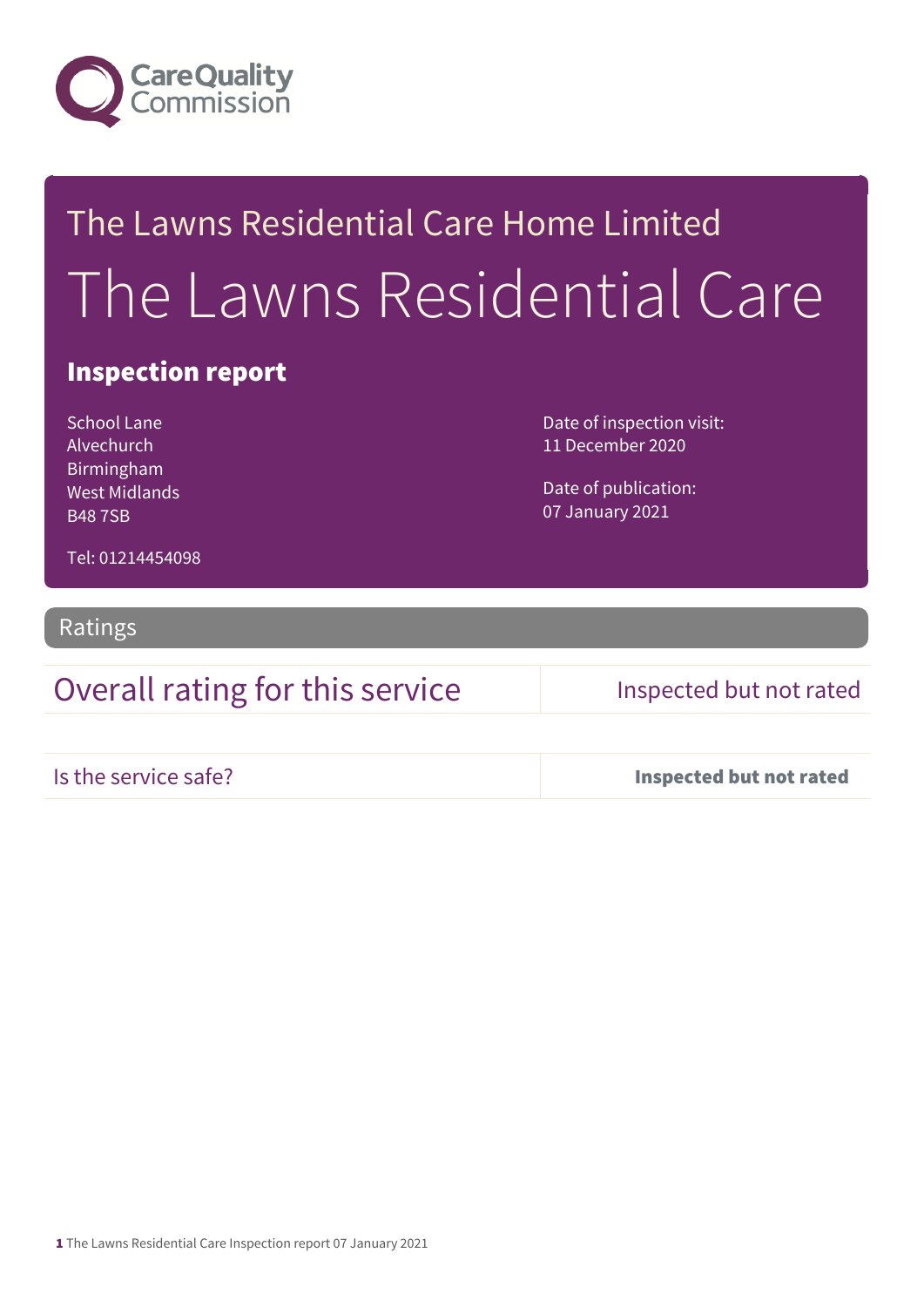# Summary of findings

### Overall summary

The Lawns Residential Care home provides accommodation and personal care for up to 40 people including people living with dementia. At the time of the inspection, 22 people were living at The Lawns.

We found the following examples of good practice.

At the time of the inspection the home was closed to visitors except in exceptional circumstances. During times of fewer visiting restrictions window visits had taken place. A dedicated room was used for face to face visits where relatives could see their loved ones without having to walk through the main home. A booking system which limited one visitor for 30 minutes had been implemented. Visitors were expected to wear Personal Protective Equipment, complete a health screening questionnaire and have their temperatures taken before entry.

A dedicated staff entrance was implemented where staff took their temperatures and sanitised their hands. Staff could then go straight to the designated staff changing area before they started their shift.

People were supported to keep in touch with their relatives through video and phone calls.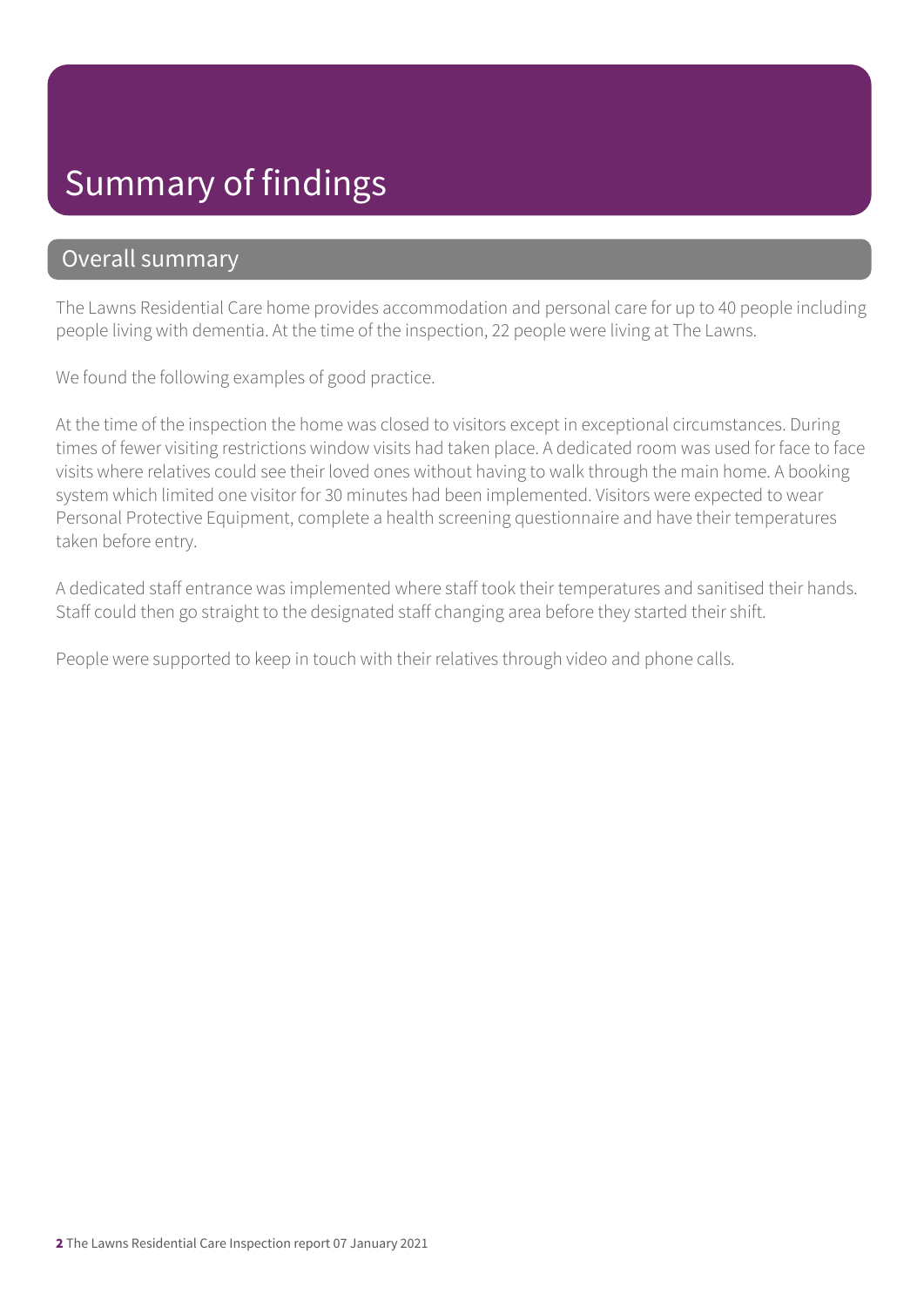## The five questions we ask about services and what we found

We always ask the following five questions of services.

Further information is in the detailed findings below.

Is the service safe? Inspected but not rated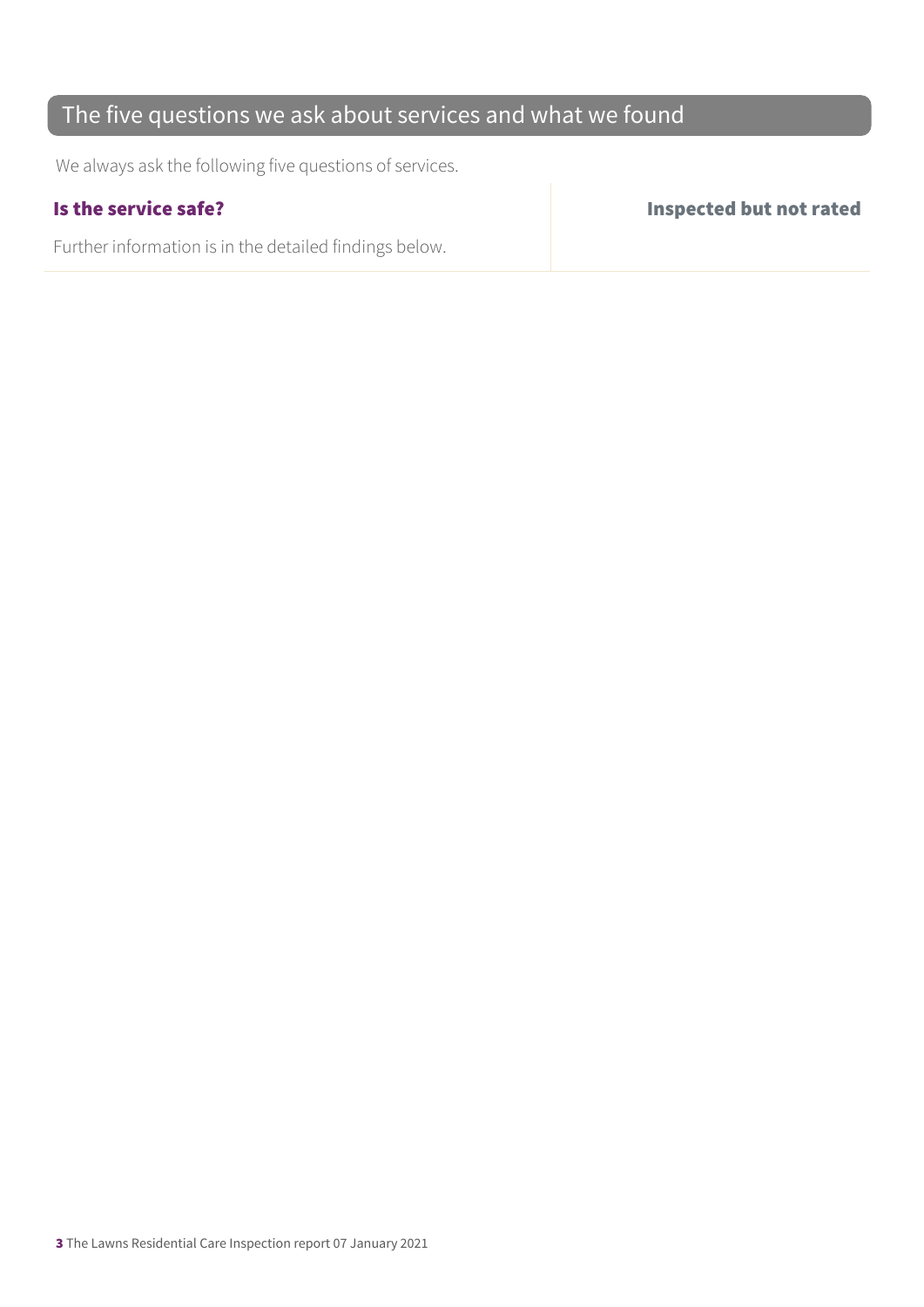

# The Lawns Residential Care

## Detailed findings

# Background to this inspection

We carried out this inspection under Section 60 of the Health and Social Care Act 2008 as part of our regulatory functions. This inspection was planned to check whether the provider is meeting the legal requirements and regulations associated with the Health and Social Care Act 2008.

As part of CQC's response to care homes with outbreaks of coronavirus, we are conducting reviews to ensure that the Infection Prevention and Control practice was safe and the service was compliant with IPC measures. This was a targeted inspection looking at the IPC practices the provider has in place.

This inspection took place on 11th December and was announced.